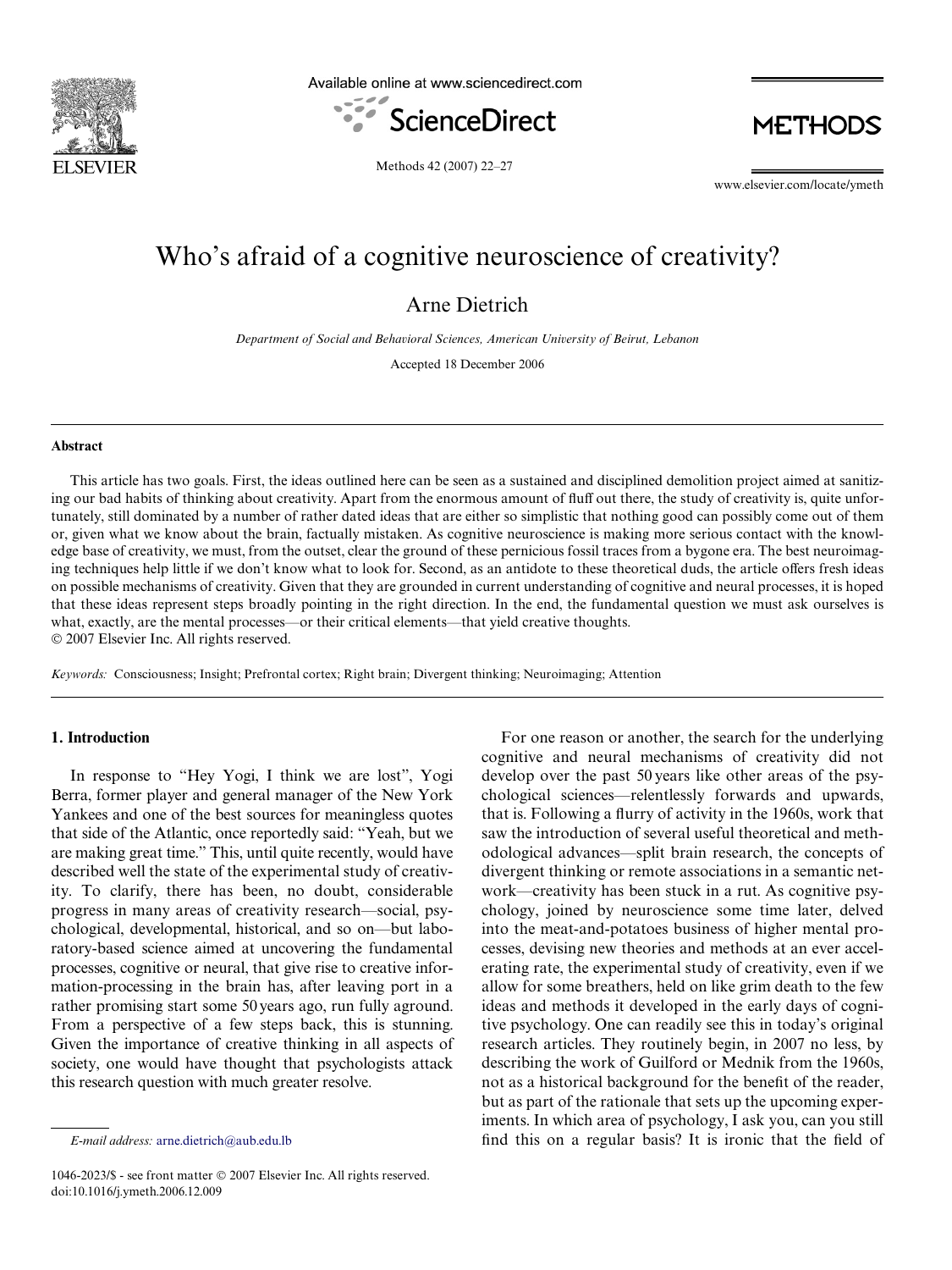creativity, of all topics, has seen so much perseverance. It is not that this early work is all wrong, oh no; the trouble is that this very respectable first attempt at tackling the problem experimentally has not been developed further, broadly along the same lines as other areas within the domain of cognitive psychology and neuroscience.

This assessment needs to be qualified, as it overstates the case in one critical aspect. It is not strictly true that progress has not been made—it has! But, to add insult to injury, this body of work—the creative cognition approach most prominently among them—has not been adopted widely. Whatever the reason for this oversight by psychologists in general, the result comes out to be nearly the same. That is, after 50 years of exploring only one direction, a direction divergent thinking—which, to make matters worse, is looking more and more like a cul-de-sac, we have neither a clear conception of the fundamental properties of creative mentation nor a toolkit of methods to get at them.

All this, or so is the hope, is about to change. This precipitates, in my view, that we make use, in a systematic manner, of the extensive knowledge base of cognitive psychology. A solid start here is the creative cognition approach [\[1\].](#page-5-0) In its basic conception, it stops the deadly error of seeing creativity as either a monolithic entity or as exclusively one thing but not another, say, the result of defocused but not focused attention. The approach breaks down creativity into its cognitive subcomponents and distributes them, right at the outset, throughout the information-processing system. Only when creativity is parceled out into its various operations can neuroscience get a handle on the issue. If this is not done, we are left with an amorphous monster, such as divergent thinking, that is so broad a construct that it will remain forever intractable by the methods of neuroscience, no matter how high the spatial or temporal resolution of future imaging gizmos. If done properly, however, neuroscience can look for those processes that might differentiate creative from noncreative information-processing at the neural level, which, in turn, can inform explanatory mechanisms at the cognitive level. This, at any rate, is what has made cognitive neuroscience so powerful. There is no reason why this approach shouldn't work for creativity.

To help this research program along and prevent it from derailing prematurely—or anywhere along the way, really it is useful, perhaps even necessary, to give a few deepseated and cherished but ultimately misbegotten and mistaken notions their proper neuroscientific funeral. They must be identified and consciously abandoned because they are not benign crutches for the imagination but pernicious fallacies of thinking that, as long as we keep them, seduce us into taking paths that lead nowhere good. The targets scheduled for demolition in this article are four nested ideas that have long outlived their usefulness.

### **2. Four targets scheduled for demolition**

Let's start with outdated idea number 1: Creativity is divergent thinking. People in the field of creativity know, of course, that it isn't, but the seductive danger of thinking of creativity as a monolithic entity comes nicely into focus here as this mistake somehow keeps on creeping in. The underlying error arises when we, as part of our attempts to operationalize creativity, construct psychometric measures of divergent thinking that we then come to equate, perhaps for lack of alternatives, with the real deal. It is obvious upon further inspection—certainly was so to Guilford himself—that creativity can just as easily be the result of a convergent process. This raises the following question. What, then, is it about divergent thinking that is creative? What use is the concept for the experimental study of creativity, by which I mean the identification of the fundamental processes that make information-processing, well, creative, if divergent thinking can also result in non-novel outcomes and convergent thinking in novel ones? The fact that this concept ever came to dominate the field of creativity, by such a margin and for so long no less, is strong testament to the seductive tendency to think of creativity as one thing divergent thinking, in this case—but not some other thing. Creativity, of course, involves both.

Against this, you may argue that divergent thinking is still useful—somehow—to study some aspect of creativity. And it is here that you enter the pernicious trap that prevents you from seeing the deeper, underlying nature of creativity. First, you must ask yourself what, exactly, it is that is creative about divergent thinking and delineate it from the noncreative aspects of divergent thinking. This must be followed by a careful examination of whether or not current tests of divergent thinking can actually detect this difference. To some, these tests only measure divergent production and divergent production is not a process, at least not one at a sufficient level of specificity. Rather, it is more an *outcome* of a set of specific underlying processes. This makes these instruments a dead end in the search for the fundamental nature of creativity for the simple reason that they do not get us to where we want to go—learning something about underlying mechanisms. Second, and much more debilitating, is the problem that divergent thinking is way too broad a construct to be of any real use as a process. It is a compound construct that must be dissolved into its constituent processes before meaningful research can be done. In short, the concept of divergent thinking doesn't do any explanatory work for the study of creativity and it is high time that we heave it into the dustbin of outdated ideas. It is a case of a good idea that became, over time, a straitjacket out of which the field of creativity has yet to fully escape.

This brings us to my personal favorite, outdated idea number 2: Creativity is in the right brain. Psychologists now recognize that this, too, is a fallacy and it wouldn't be worth mentioning in a list of demolition targets if it weren't for the fact that neither the underlying basic error in thinking that led to this real humdinger of a conclusion has been properly exposed and discarded nor have its unwanted, ghastly side effects been properly counteracted.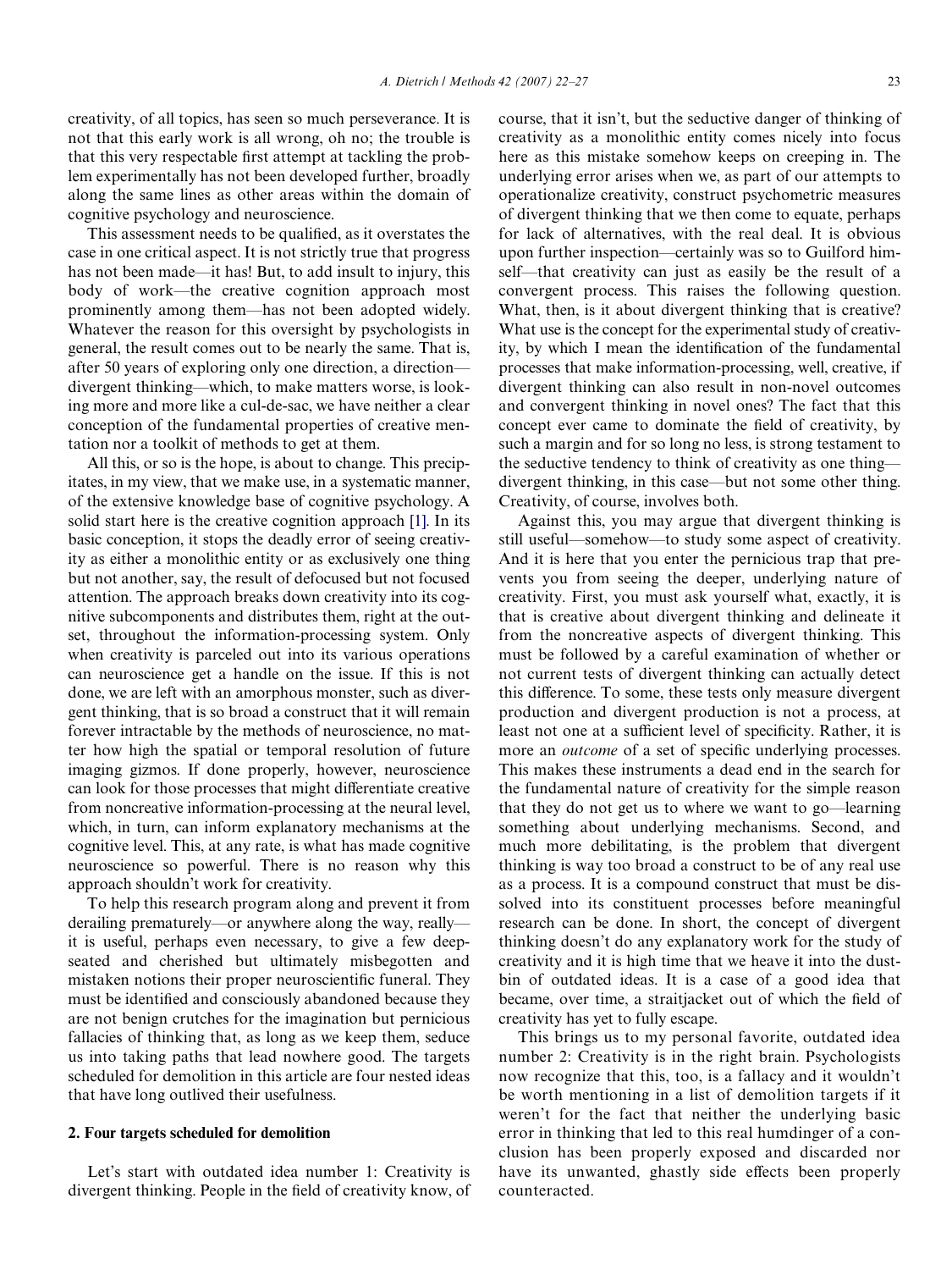To start with the latter, the left-brain/right-brain craze that has taken hold in popular culture underscores the need, in clear and vivid form, of how important it is to systematically demolish ideas gone bad. For every problem, there is one solution which is simple, neat and wrong. As is so often the case when science moves on, the overthrown ideas take on a life of their own, fueled, as they must be, by forces entirely outside logical reasoning. Such was the case for the creative right brain meme. Following the initial work by Roger Sperry [\[2\]](#page-5-1), the field of hemispheric specialization was so overflowing with frenzied enthusiasm that a few sweeping, flag-waving generalization might be forgiven. But when a meme possesses so much intuitive sex appeal, more care must be taken before it is let out of the bag. As Michael Gazzaniga, who studied split-brain patients for decades, put it in an interview: "Some scientists oversimplified the idea, and clever journalists further enhanced them. Cartoonists had a field day with it all." As more data poured in, it became quickly clear the idea is flatly mistaken. That's, of course, not a problem, as science is inherently self-corrective, but while this drama of self-correction played itself out in the scientific community, we let loose a runaway train that has become next to impossible to stop. There is the business seminar on how to think with both sides and a seemingly endless supply of books and magazines promising an easy step-by-step program on how to tap into your creative right-brain potential. You might as well ask someone to make better use of the thalamus.

As for the experimental study of creativity, are there still some useful generalizations that we can take away from all the research on laterality? There are, as it happens. Knowledge on which hemisphere does what, or more accurately, which hemisphere does what better will inform our search for the 'where' and 'how' of the various processes involved in creativity. But when it comes to the cerebral hemispheres, creativity involves, once again, both.

The primary target for demolition here, however, are not myths circulating in the public at large but the basic error in thinking that underlies this kind of myopic theorizing in general. The error comes into clear view when we examine the many close cousins of the right-brained-creativity idea that are currently making their rounds. These mutants of the original are so infectious that they have spread widely throughout the domain of psychology. To compound the trouble, they come in so many cute and convincing disguises, newly neuroanatomically upgraded as they are, that they are rarely recognized for the threat they pose. You can spot them, for instance, when you read in the latest neuroimaging study that sudden insights activate, say, the superior temporal gyrus or the anterior cingulate cortex. What, we have to ask ourselves, does information of this kind tell us about the nature of insight? Unless this is carefully flashed out, which it hardly ever is, such statements do not only fail to explain anything, certainly as far as fundamental processes go, but seduce us into believing that we are hot on the trail of some kind of explanatory mechanism when in fact we got caught in an illusion generator.

The prefrontal cortex has become the latest frontrunner in the mad dash to localize creativity in the brain, but one can find claims in the contemporary literature for the whole funhouse of brain structures in the telencephalon—hippocampus, amygdala, visual cortex, and, why not, the basal ganglia. The next thing in tow, given the carefree drift of things, is surely the cerebellum or some unpronounceable nucleus in the medulla. But this is not all. There is also the second type of meaningless statements that is just as menacing. Take your pick: Creative individuals use more of their brains; their brains are more efficient (whatever that means); they have more dopamine receptors, or more neurons, or those little nerve cells are more densely packed. The list of platitudes is practically endless.

What is the fallacy here? These artifacts of misguided thinking simply result from the continual bad habit of treating creativity as a monolithic entity. Creativity researchers know, of course, that this isn't the case and waste no time explicitly renouncing any allegiance to this idea. They all tell you that there is no special brain structure, no unitary process, and no magic switch that turns on the proverbial light bulb. Implicitly though, perhaps due to a lack of a solid understanding of brain function, they hang on to it, albeit in a more refined form. Claims like the ones above show that it has not yet sunk in how thoroughly distributed in the brain the superduper complex behavior of creativity must be. The trouble with these sorts of simplistic generalizations is, at least at this point, that we haven't yet managed to break down creativity into parts specific enough to make the search for the localization of function meaningful. In other words, we have made some progress in chopping down creativity into more sizeable but still very much complex chunks only to proceed to commit the same deadly error, that is, treating those compound chunks as monolithic entities. Nearly all currently available psychometric measures of creativity draw on a combination of mental processes and are therefore methodological sledge hammers. Research using them must be carefully described, rather than, as is currently in vogue, discussed in terms of the whole of creativity. It is conceivable, indeed rather likely, that we will soon find evidence of types of creative thinking that are independent of the prefrontal cortex, superior temporal gyrus, cerebellum, or densely packed little nerve cells. As it stands now, given our current methods, what we are going to find in terms of the neural basis of creativity depends entirely on how we decide to look. We might as well try to locate the neural centers for thinking.

To better understand the fallacy that creativity, as a whole or in the parts we understand it now, is localizable, it is instructive to examine a historical parallel from the annals of cognitive neuroscience. When it comes to higher cognitive functions, neuroimaging techniques have radically changed our view of what, exactly, is localized. Consider memory. We all know that memory is a distributed function. Many individual processes are coordinated to form the memory of, say, your grandmother. Some areas contribute specific visual features, others add auditory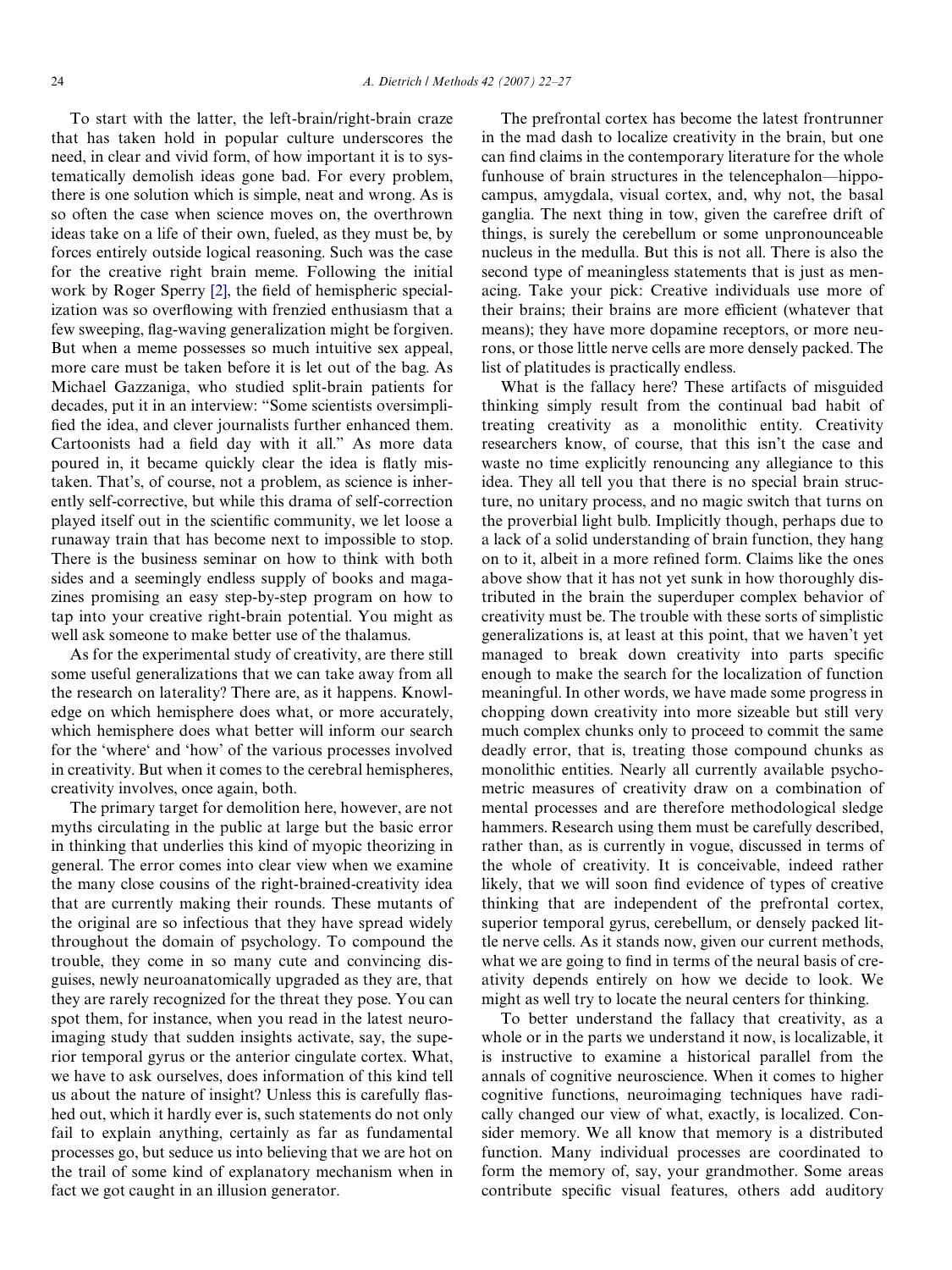elements, some provide emotional components, and still others contain information about your past interactions with her. Like the internet, your grandmother—or a specific feature such as her voice, for that matter—is not implemented in a single location; however, *single processes* that combine to make your grandmother—like the computers that enable the internet—*are* localized. This is important to remember when looking at pretty neuroimaging pictures of the brain after using a methodological sledge hammer. There is no such thing as a neural center for a complex behavior or mental process.

The fallacy can also be seen from another angle. Considerable individual differences exist in the anatomy of the human brain and everybody utilizes slightly different cortical regions to implement the same behavior. Often this is no more than a matter of millimeters but can also be as drastic as the contralateral side of the brain, as is the case in hemispheric language dominance. For instance, Broca's aphasia, a disorder of speech production, may be due to lesions outside Broca's area while lesions to Broca's area may not lead to Broca's aphasia [\[3\].](#page-5-2) Speech production is still localized, just not in the exact same cortical area for everyone. In light of this, imagine now the difficulty of interpreting the results of an experiment that combines neuroimaging with a task requiring creative story telling. Apart from the fact that we are dealing with a complex task that recruits a whole host of individual processes, which, to remind you, we haven't yet properly identified, these individual processes are also moving targets! If we want to make real progress in the search for a mechanistic explanation we must heed the lessons of the past and prevent ourselves—no matter how difficult—from relapsing into thinking that, at the current theoretical resolution with which we see the issue, creativity can be localized someplace specific. It might help to remind yourself, given what we know about neural processes, that this belief must be wrong.

Once you are clear about this, we can consider alternatives. Simonton [\[4\]](#page-5-3) has made a strong case for the notion that creativity is essentially a Darwinian process, that is, it entails a variation-selection process. Ideational combinations are generated all the time but a selection process is required to determine which ideas are truly creative as opposed to merely new. Once we apply this notion rigorously at the level of brain processes, several confusions evaporate at once because it allows us to make a critical distinction, that is, between the computation of novel combinations of information on the one hand—the variation component—and their evaluation as creative on the other—the selection component. To see why this is such a significant step forward, recall that cognitive neuroscience has been running a full-stream research program for decades now on how higher-order evaluative structures, such as the prefrontal cortex, go about performing their duties of selecting behaviors based on external and internal goals [\[5,6\]](#page-5-4). More pointedly, this distinction makes it possible to link critical elements of creativity—the selection processes—seamlessly to what we know about normative information processing, in terms of anatomy and process modularity.

This leaves us with the variation component, the production of ideational combinations. Here, too, we can build a bridge to already existing knowledge in cognitive neuroscience. The functional specificity of the brain suggests that neural circuits that process specific information to yield noncreative combinations of that information must be the same neural circuits that are operational to generate creative combinations of that information [\[7\]](#page-5-5). This is to say, with the exception of working memory in prefrontal regions, which is capable of generating novelty from information normally coded elsewhere in the brain, the recombination of bits and pieces of information into novel configurations must come from the very neural circuits that normally store those bits and pieces of information. This must be conceded simply as part of our understanding of the brain as a nonlinear information processor. Indeed, novelty is simply inherent in such a complex biological system. This is very bad news for the localizationist camp because it means that all brain circuits, in principle, produce ideational combinations from the information they normally handle. Novelty, then, is computed everywhere in the brain! This needs to fully sink in.

There is also good news. First, the brain is, of course, not an unconstrained generator of ideational combinations. At a minimum, we can assume that the more integrative the neural structure involved in the computation, the more combinational novelty might occur. Modern brain research conceptualizes cognitive function as a functional hierarchy with, roughly, inflexible brainstem circuits at the bottom and the cerebral cortex at the top. Structures such as the prefrontal cortex, then, are simply more likely to contribute to creative mentation but, to drive home the point one more time, the whole brain takes part in the fun. Second, the assumption that every neural circuit that computes specific information also produces novel combinations of that information means that creativity researchers can tap, once again, into the mountain of data available from mainstream cognitive neuroscience regarding where and how cognitive processes are implemented in the brain. So, for instance, if we are interested in creative imagery, we can make use of the extensive body of work on mental imagery in general. With this in hand, perhaps with a sort of contrastive analysis of some type, we can perhaps hope to isolate the elements that turn mental imagery into creative mental imagery.

Marching along, next up is outdated idea number 3: Creativity occurs in a state of defocused attention. Of course it does. But so it does in a state of focused attention, making this claim yet another brilliant example of the monolithic entity fallacy, the failure of seeing creativity in all the diversity of ways in which it can manifest itself. Here, again, researchers rushed to construct theories about the nature of the elephant of creativity after managing to grab only a piece of the trunk. Consider, for instance, the NASA space shuttle, an example of serious amounts of creativity mostly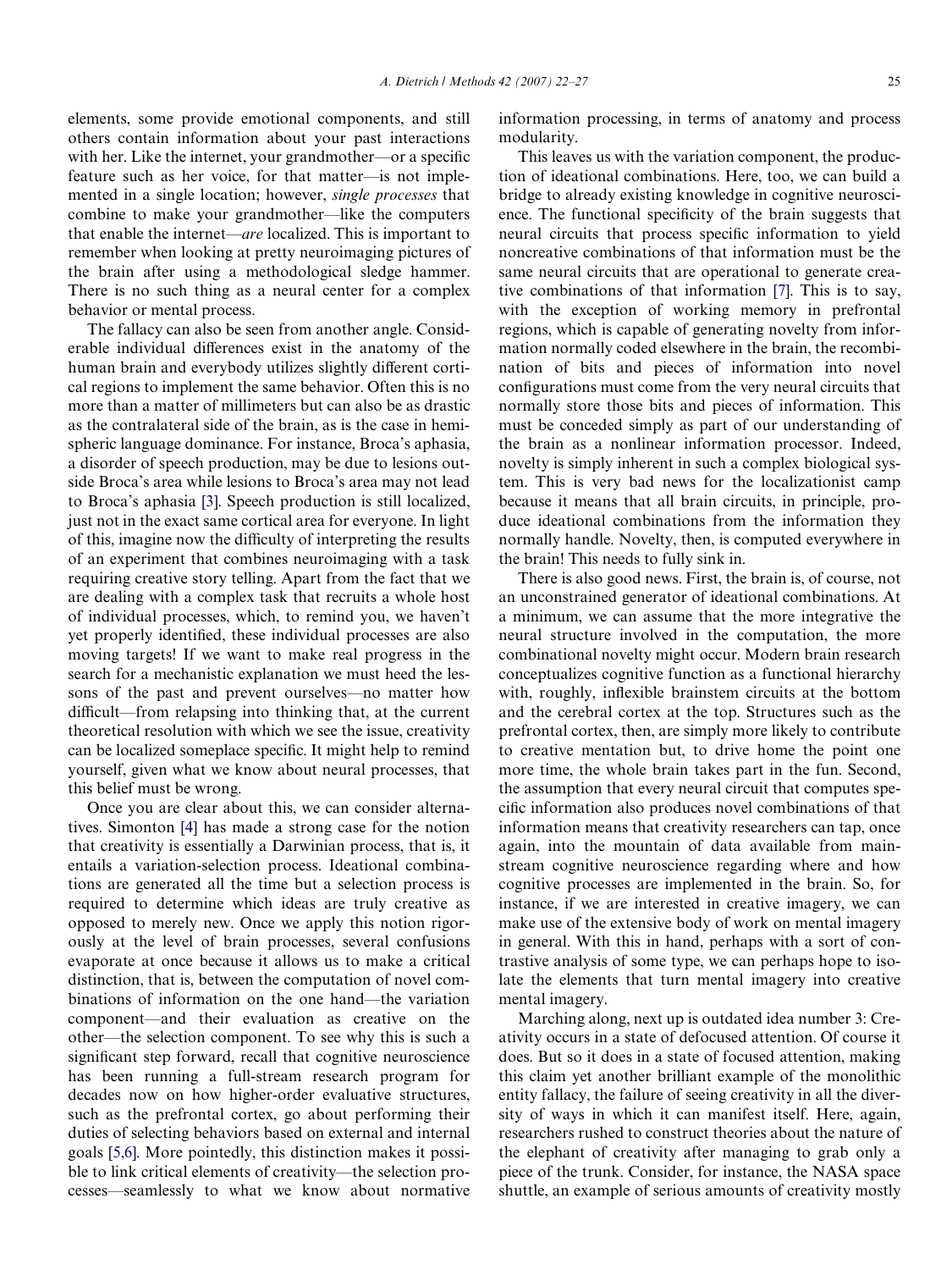occurring while engineers specifically focused on problems in need of creative solutions. Actually, this attentional drifting theory of creativity, as we might label it, also has several close relatives. For one, there is the odd fascination with altered stated of consciousness, which are often associated with states of defocused attention—dreaming, daydreaming, drug-states, that sort of thing. But we are getting ahead of ourselves as this is part of outdated idea number 4. And then there is the low arousal theory, as if creative solutions cannot also arise in a state of high arousal—think Michael Jordan or speed chess, if you do need counterexamples. In either case, the trouble is, again, not with the ideas themselves, as critical links indeed exist there, but the lack of a discerned treatment when discussing them. It is yet another case of creativity researchers being lured into making glaring claims about the nature of creativity as a whole when all they have is one small piece of the gargantuan puzzle.

Despite the danger of beating a dead horse, the field of creativity must start wrapping its data in smaller packages and talk about them, not in terms of creativity per se and in so doing further fueling the already treacherously seductive misconception of creativity as a single, unified thing, but in terms of *types* or *processes* of creativity. So each time we read a sweeping assertion of this kind, say, creative insights are associated with states marked by a lack of attentional focus, the first question we should ask is: "What type of creative insights are we talking about?", followed immediately by a second question: "To what forms of creative insights does this not apply?" Naturally, it would be preferable to avoid from the outset the slippery slope such global oversimplifications represent. By comparison, imagine cognitive psychologists discussing their experimental results in terms of what they mean to 'thinking' rather than in the context of, say, attention, working memory, retrieval processes, implicit learning, perceptual organization, categorization or some other specific process.

Consider, for instance, another, related curiosity that hints at how the field of creativity has, in the past 50 years, missed the forest for the trees. On the one hand, creative insights are associated in the minds of many researchers, to say nothing of the general public, with sudden realizations that occur—mystically, almost—in a state of aimless daydreaming. Indeed, anecdotal reports abound that describe the creative process as automatic and without attentional effort. From Kekulé's daydream of whirling snakes forming a (benzene) ring to Coleridge's poem Kublai Khan, among rather many others examples, such flashes of insights are the very cliché of creative genius. Yet, ironically, nearly all psychometric tests of creativity demand of the participant the opposite, the intentional focus on the task item at hand. Why, one must wonder, is there so little work addressing this obtrusive discrepancy? The reason, I submit, is part of the general malaise the field of creativity finds itself in, that is, people talk about the specific trees they see as if they are the only type of trees in the forest.

It is always risky to predict the future direction of a scientific discipline. The road ahead for creativity, though, so much can perhaps safely be projected, will have to feature prominently studies on attention. It is easily conceivable that the issue of how attentional processes relate to creative thinking may even spawn an entire subfield of creativity research. There is a mountain of data on bottom-up and top-down processes of attention, and there is substantial empirical evidence to support the proposal that these two broad mechanisms of attention produce creative insights that are qualitatively different in type [\[7\]](#page-5-5). This also relates intimately to other points of contact between creativity and cognitive neuroscience, such as, for instance, implicit versus explicit or unconscious versus conscious information processing.

We end this demolition project with outdated idea number 4: Altered states of consciousness facilitate creativity. Evidence for this unqualified claim is easy enough to find in the literature. For starters, drugs—alcohol and opium, in particular—have a long standing reputation of fostering creative inspiration [\[8\]](#page-5-6). And then there are—how can we forget—the mind spectaculars generated by hallucinogens and psychedelics. The mistaken view that the hallucination zone is just oozing with untapped creative potential [\[9\]](#page-5-7) is all the more seductive as it meshes so well with the view, equally mistaken to be sure, that these chemical nirvanas are somehow mind-expanding [\[10\]](#page-5-8). One also does not have to search long to find reports of enhanced creativity in other altered states—daydreaming, dreaming, meditation, long-duration exercise and so on [\[11\].](#page-5-9) And, to complete the list, the link of creativity with mental illness—bipolar disorder, autism and schizophrenia, mostly  $[12,13]$ —also fits this category of misbegotten ideas because these conditions do qualify, albeit not in the traditional sense, as alterations to consciousness.

A few probing questions quickly expose where, exactly, things go wrong here. How many creative ideas occur in the default mode of consciousness? Or, how often do people enter altered states and come out with nothing but neurological junk? What is the incidence and prevalence, compared to the general population, of creative achievement for people suffering from mental illness? In other words, given the astronomical number of cases where the opposite is true, the statement identified above—altered states of consciousness facilitate creativity—unqualified like this, is wrong outright. The question then becomes, given that most researchers are undoubtedly aware of this, why do they continue to discuss their ideas and theories as if creativity is one, big, holistic thing? Mental illness does not have a link with creativity; it has a link with a specific kind of creativity—if that. Drugs do not bring out the muse; they might—under certain circumstances and in rare cases, apparently—disinhibit specific types of cognitive processes that perhaps enable a specific type of insight. Why, for instance, are there virtually no reports of scientists and engineers benefiting from alcohol and opium? It is always artists—mostly writers, actually. Yet there is hardly anything in the literature indicating why this might be so, a question which, if pursued, would not only force researchers to realize the limited scope of their individ-